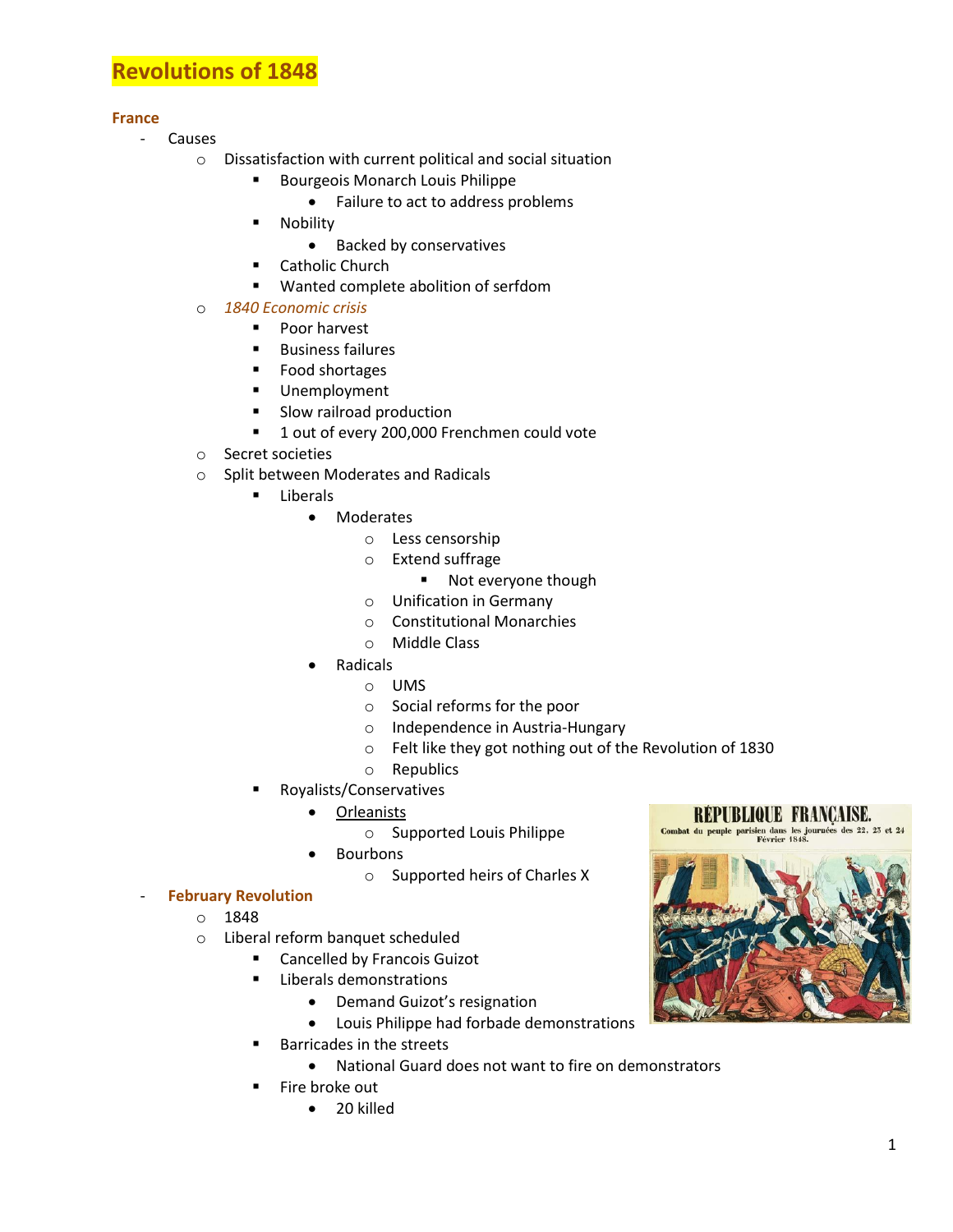- o Results
	- *Louis Philippe abdicates*
		- Feb 24, 1848
	- Begins process of 2<sup>nd</sup> French Republic
		- Provisional government established first
- Provisional Government
	- o Republic
		- $-10$  men
		- **All political parties** 
			- Republicans
			- Legitimists
			- **Orleanists**
			- **•** Socialists
				- o Led by Louis Blanc
				- o Controlled three seats
			- Supporters of Napoleon
		- Reforms
			- Planned UMS
			- Abolished slavery in colonies…again
			- Ministry of progress
				- o Manufacturing collectives
				- o Government involvement
				- o Not very effective
			- **National Workshops**
				- o Unemployment bureaus
				- o Not "social workshops" that everyone wanted
			- 10 hour workday
			- Luxembourg Commission to monitor working conditions
			- Elections for a permanent assembly
	- o Elections of 1848
		- 84% of men voted
			- For a republic
		- National Workshops cancelled due to lack of federal money
	- o June Revolution
		- **May lead up** 
			- Workers attack Constituent Assembly
			- Call for social reform
			- National Guard restored order
				- o National Workshops abolished
				- o Martial law declared
		- **Bloody June Days**
			- June 23-26, 1848
				- o Parisians cut-off from state support
				- o Class war
					- Workers versus Bourgeoisie
						- **•** Barricades, Chaos, Panic
				- o 1,500 killed
					- 12,000 arrested
					- **Many exiled to Algeria**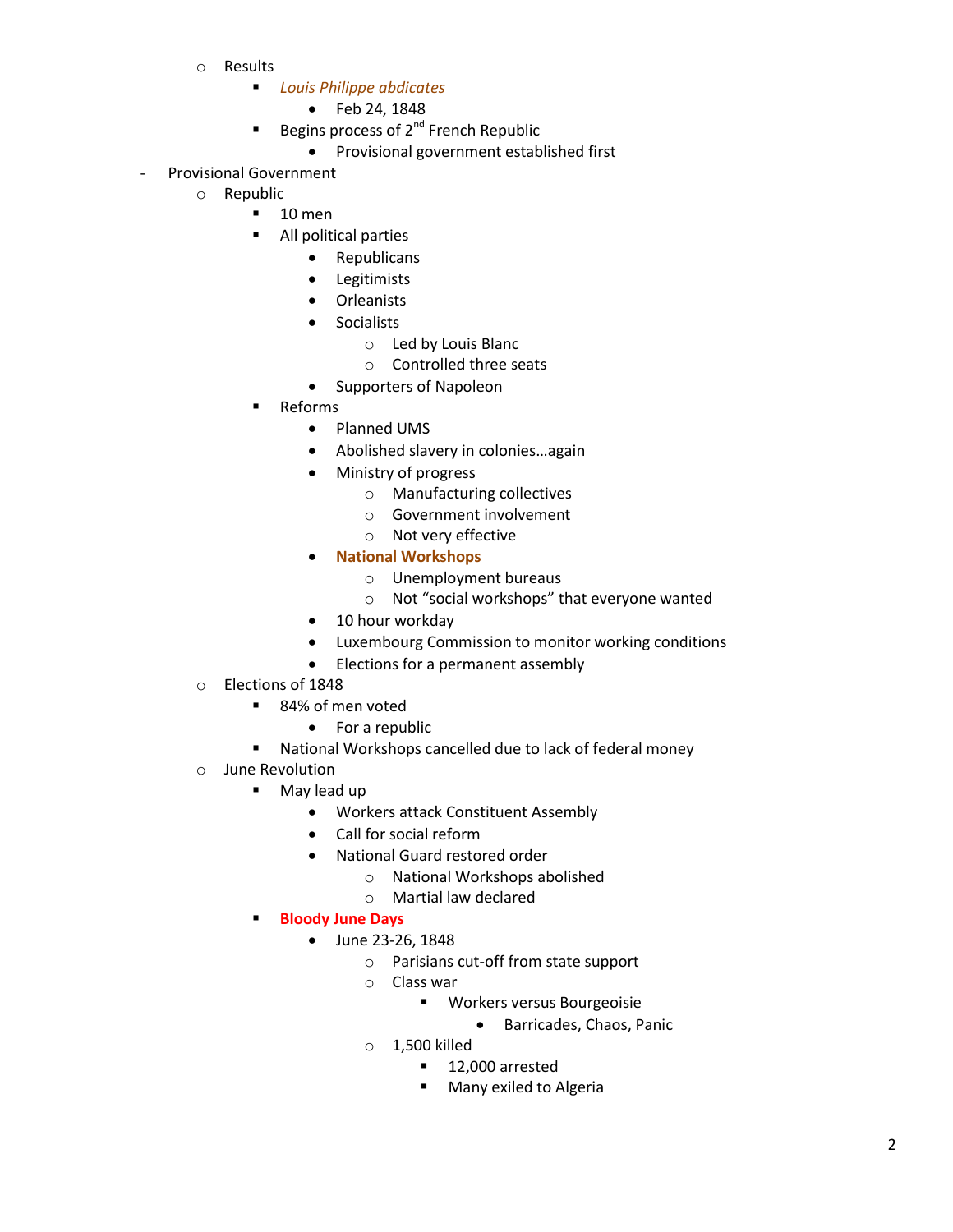- Results
	- o Revolt put down by General Louis Cavaignac
		- "Butcher of June"
	- o Repressive measures
		- **Censorship**
		- Closed political clubs
		- Reduced suffrage
	- o Beginning of class struggle in France
- New elections
	- Legislative Assembly replaced constituent Assembly
	- Louis Napoleon won
		- o Nephew of Napoleon
		- o **President of 2nd French Republic**

#### **Prussia**

- Prussia in 1848
	- o Ruled by an Absolutist

# **Frederick William IV**

- o Efficient
- o High rate of literacy
- o Zollverein
- Push for Liberalism
	- o Spurred on by example of French Revolution (1848)
	- o Frederick William made reforms
		- **Ended censorship**
		- **Wrote constitution** 
			- Even spoke of constitution for all German states
	- o Revolts anyway
		- **Barricades, street fighting, shooting**
		- **•** Demands increase despite Frederick Williams call for peace and promises of reform
		- **FILM** Frederick William puts down revolt
			- Sent troops to Berlin
			- Reneged all liberal promises
			- Dissolved assembly
			- Martial law
			- New Constitution
				- o 1850-1918
				- o Fairly progressive
					- **Two house legislature** 
						- Lower house elected by UMS
						- Electoral college
					- Votes weighted according to taxes paid
						-
			- Freed serfs on his own lands
- *Frankfurt Assembly*
	- o May 1848-May 1849
		- Group of German liberals who wanted unity
			- Middle class
			- Opposed violence
		- Weak



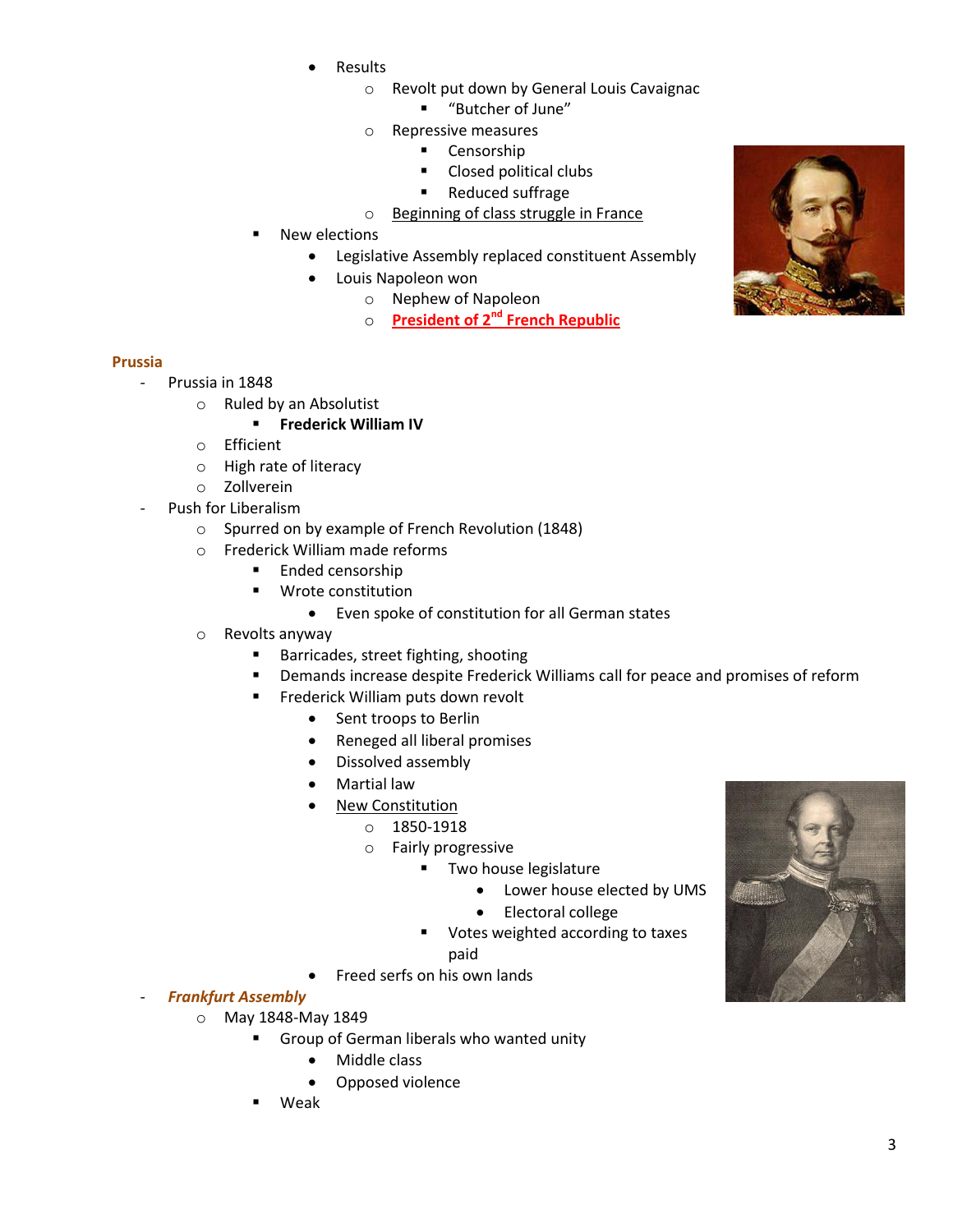- Not sanctioned by government
- No real legal power
	- o Not supported by Junkers
	- o Princes unwilling to give up power
	- o "It stood for an ideal. Politically it represented nothing."
- Did not reflect needs of working class
- No pre-existing structure
- No army or civil service
- Split between Big Germans and Little Germans
	- Big Germans wanted a big state that included Austria
	- Little Germans did not want Austria included
- **Wrote "Basic rights of the German People"**
- **Offered crown to Frederick William** 
	- Rejected
		- o Would have limited his power
		- o Did not want war with Austria
	- "Would not pick the crown from the gutter"
- o Failed

# **Austrian Empire**

- Geographically, Politically, and Ethnically complicated
	- o Geographically
		- **•** Very populous
		- **E** Core made up of Austria, Bohemia, and Hungary
			- Also contained most of Northern Italy
				- o Venetia
				- o Lombardy
			- Most influential member of German Confederation
				- o Still Hapsburg controlled
	- o Ethnically
		- Germans
			- Most numerous
				- o But not a majority
			- Czechs
			- Magyars
				- o Dominant in Hungary
			- Slavs
			- Many other smaller groups
	- o Politically
		- **Austria is aging empire** 
			- **•** Established to protect Europe from Turks
				- o Turks power is fading
				- o Rest of Europe did not see use for Austria anymore
			- Hapsburgs trying to hold it all together
		- Conservatives
			- Hold positions of power
				- o Trying to maintain status quo
			- Metternich
				- o Leading statesman still
				- o Power tied to the throne